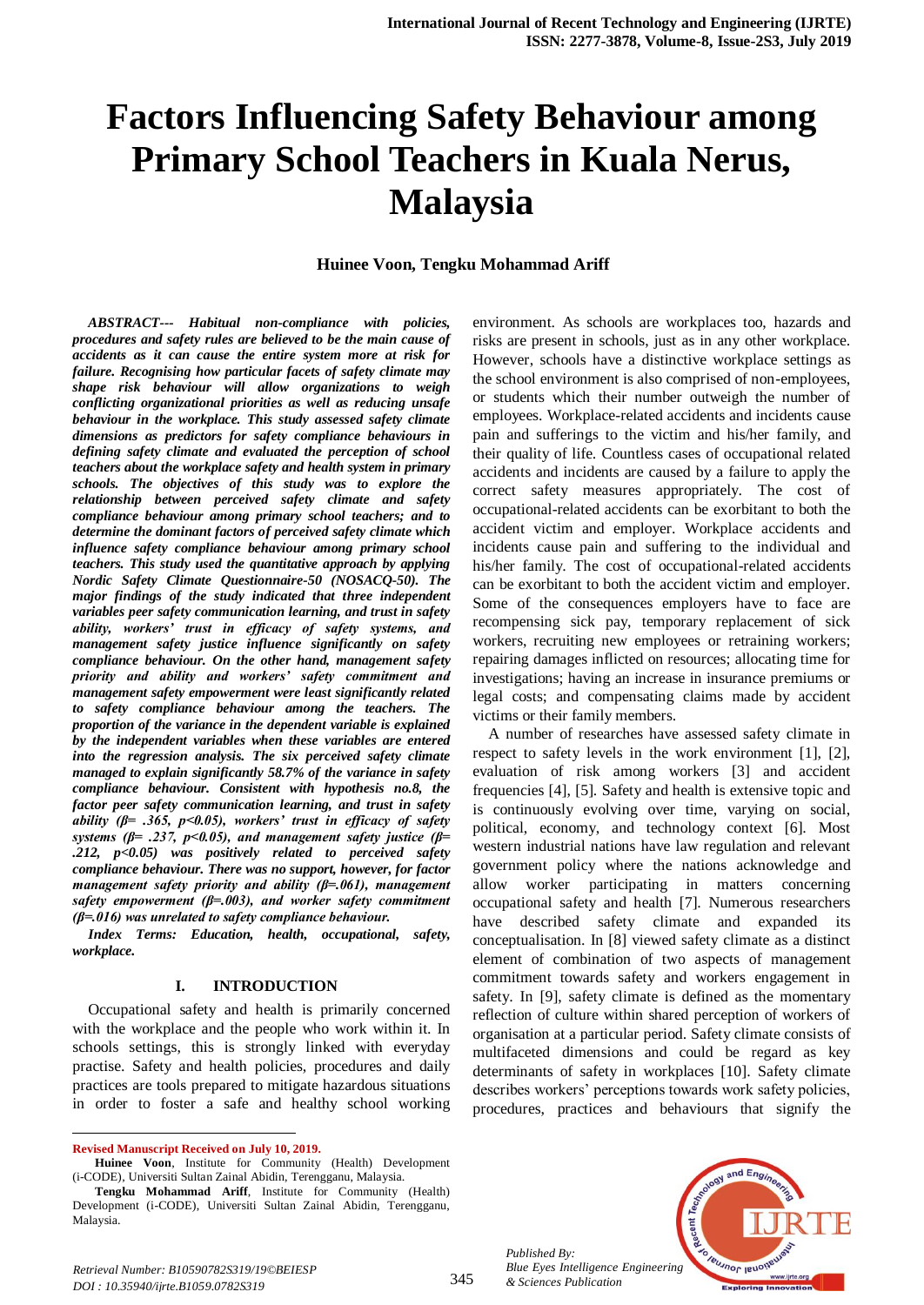#### **FACTORS INFLUENCING SAFETY BEHAVIOUR AMONG PRIMARY SCHOOL TEACHERS IN KUALA NERUS, MALAYSIA**

precedence placed on safety in relation to other organizational objectives [10]-[13].

Protecting workers against occupational illnesses and accidents has been a key aspect of health developments for centuries regardless of the type of work they perform. For that reason, safe and healthy work environment are critical to achieve higher productivity and improve worker´s quality of life. The studies that have been done up till now indicates that the safety perception of employees is an imperative factor for organizations to function in a less hazardous way. In this perspective, it is vital to shed some light on the perception of safety, which is the actual basis in decision making and in enhancing the workplace safety and health system as it gives information regarding the areas of the system that needs improvement employees' safety perception when in carrying out their job. Therefore, measuring the perception of employees concerning the workplace safety and health system is crucial for assessing the level of compliance with the dimensions of the safety and health system that have been created in the school institution, as well as the ownership and responsibility of each employee in relation to their personal safety.

## **II. MATERIALS AND METHODS**

The survey instrument contains 43 items, categorised into six constructs: (1) Management safety priority and ability (2) Management safety empowerment, (3) Management safety justice, (4) Workers' safety commitment, (5) Peer safety communication, learning, and trust in safety ability, and (6) Workers' trust in the efficacy of safety systems. The answers to items are provided on a ten-point scale: "extremely disagree," "strongly disagree," "disagree," "moderately disagree", "mildly disagree", "mildly agree", "moderately agree", "agree", "strongly agree", and "extremely agree". Teachers are therefore required to choose from the given choices of answers with regards to every item. Several items relating to personal characteristics are included in the survey consisted of age, gender, and whether the respondent is in a senior management position. The NOSACQ-50 is a suitable tool to measure safety climate as it has been translated and validated in more than 25 languages [14].

Safety compliance behaviour was described as perceived compliance to safety behaviour being displayed by teachers. A total of 11-items were measured on a similar ten-point response format from ''1' to '10'. The reported reliability of this measure was .89. Similar to perceived workplace safety practices the items for perceived safety compliance behaviour was also adapted from [15]. The main reason adapting this measure was it has been widely utilised in measuring perceived safety compliance behaviour in earlier studies [16]-[19].

The study variables were measured by using the questionnaire survey which consisted of close-ended questions. It provided pre-determined options by using on a 10 point Likert Scale. Likert suggested a rating scale for the evaluation of survey participant's attitudes. Respondents were asked to choose a range of alternative options on each statement in the questionnaire survey. A Likert Scale is often used in survey design or questionnaires for getting meaningful quantitative response to restrictive closed-ended

questionnaire items. Likert also noted that descriptors could be anything, negative and positive responses are not necessary, and the number of options is open to manipulation [20].

Primary school teachers in Gong Badak, Kuala Nerus District, Terengganu were the target population for the study. The study location was five kilometres perimeter from Institut Perguruan Dato Razali Gong Badak, Campus. Sample size selection criteria used the systematic sampling>probability sampling> purposive sampling method. All respondents were of those teaching/ working in the same school and fitted the criterion of the target respondents. The study was conducted in Gong Badak, Kuala Nerus District, Terengganu, where the related literatures have showed that earlier researchers gave little attention to the area**.** The content validity and reliability of the questionnaire NOSACQ-50 Malay was sought. Pilot test was done to check the relevant of the questionnaire. Prior approval was sought from the Ministry/ schools for conducting the research. Written consent was taken from school teachers& employees. Respondents were assured from any kind of breach of information and codes will be used instead of their names. The information received will be treated as confidential and remain anonymous. Data analysis was conducted using SPSS Version 21 which included the reliability test, correlation analysis, and multiple regression analysis. The questionnaire was divided into six constructs with between 6-9 items in each dimension. The items were categorised into two groups, which included items that were grouped and asked in a positive way, and items that were asked in a reversed or negated way.

In this study, the reliability analysis was done through Cronbach's Alpha to check on the internal consistency for each factor. The reliability for a research study must be at least 0.7 or above [21] for high consistency. A reliability analysis was conductedon the safety climate scale comprising 50 items and 11 items from safety compliance scale. Management safety priority and ability ( $\alpha = 0.893$ ), management safety empowerment ( $\alpha$  = 0.865), management safety justice ( $\alpha = 0.826$ ), workers' safety commitment ( $\alpha$  $=0.773$ ), workers' safety priority and risk non-acceptance ( $\alpha$  $=0.456$ ), peer safety communication learning, and trust in safety ability ( $\alpha = 0.939$ ), and workers' trust in efficacy of safety systems ( $\alpha$  = 0.863). The safety compliance behaviour scale has a ( $\alpha$  =0.706). The data indicated that the items in a set were independent measures of the same concept or dimension and positively correlated to one another, therefore they are all reliable items. Cronbach's alpha showed the overall questionnaire to reach acceptable reliability,  $\alpha = 0.951$ . The majority of items showed to be worthy of retention, that might be resulting in a decrease in alpha if excluded. The one exception to this was construct of workers' safety priority and risk non-acceptance, which only had an alpha to  $\alpha = 0.456$ . As such, the construct was removed for the actual study. Cronbach's alpha showed the overall questionnaire to reach acceptable reliability,  $\alpha = 0.951$ .

*Published By: Blue Eyes Intelligence Engineering & Sciences Publication* 

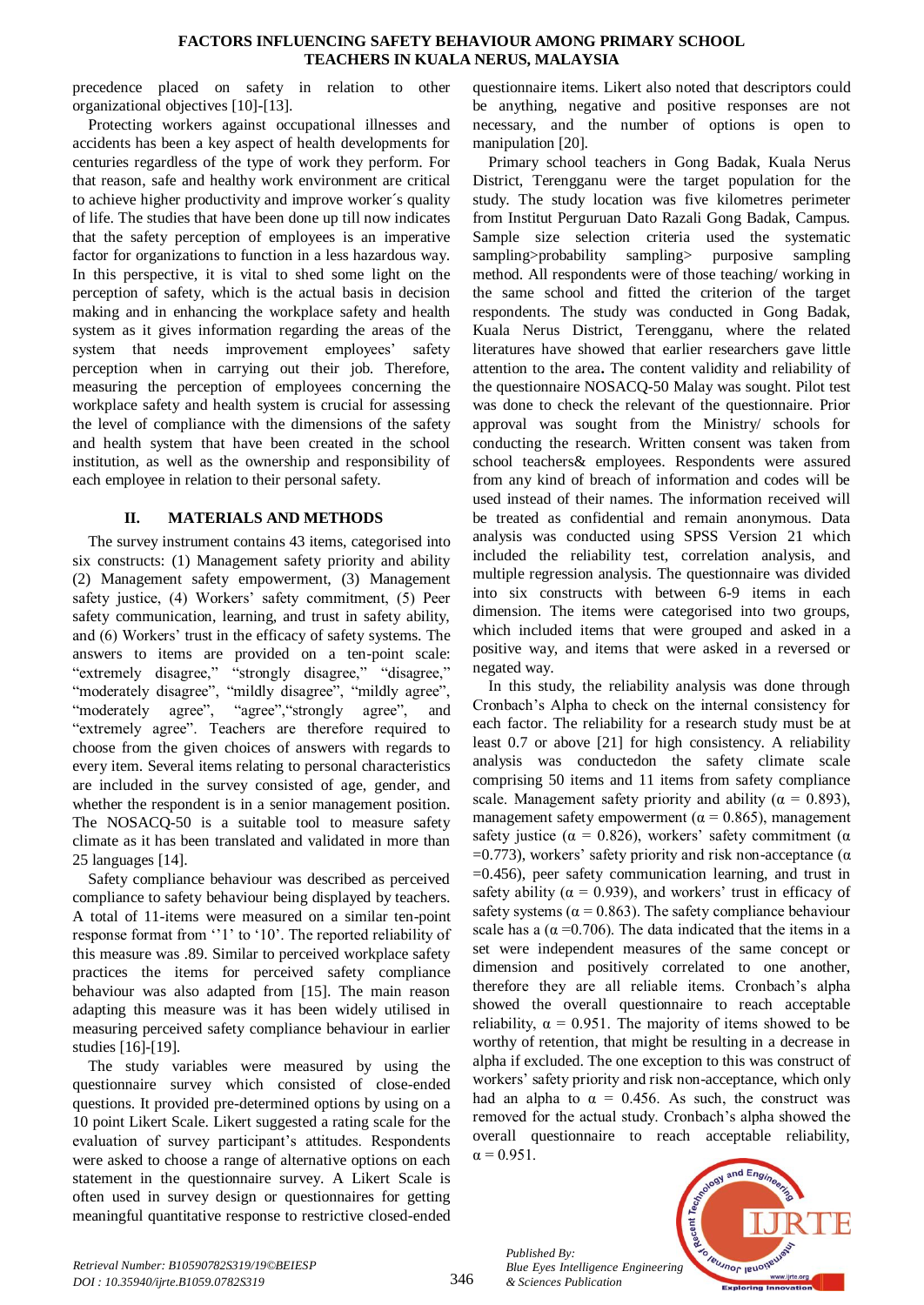| Factor                                                             | Cronbach's Alpha |  |  |  |
|--------------------------------------------------------------------|------------------|--|--|--|
| priority<br>safety<br>Management<br>and<br>ability                 | .893             |  |  |  |
| Management safety empowerment                                      | .865             |  |  |  |
| Management safety justice                                          | .826             |  |  |  |
| Workers' safety commitment                                         | .773             |  |  |  |
| Workers' safety priority and risk non-<br>acceptance               | .456             |  |  |  |
| Peer safety communication learning,<br>and trust in safety ability | .939             |  |  |  |
| Workers' trust in efficacy of safety<br>systems                    | .863             |  |  |  |
| Safety compliance behaviour                                        | .706             |  |  |  |

**Table 1: Reliability coefficients for each construct**

#### **III. RESULTS AND ANALYSIS**

The respondents were chosen randomly from primary schools based in Gong Badak, Kuala Nerus District, Terengganu. The respondents were comprised of primary school teachers with different demographic backgrounds from several departments in the schools respectively. From the total of 270 respondents, 71 or 26.3 per cent are males and 199 or 73.7 per cent are females. There are also other demographic factors such as age, ethnicity, marital status, level of education, years of teaching, and involvement on school safety and health management system which are included in the analysis. The demographic data indicated that most of the respondents were in the age group of 46-50 with a total of 68 or 25.2 per cent. The number of respondents in the age group of 41-45 and 51-55 were 52 or 19.3 per cent and 49 or 18.1 per cent respectively. There were 41 or 15.2 per cent of respondents in the 36-40 age group while 25 or 9.3 per cent came from the 31-35 age group. Respondents in the age group of 26-30 made up 19 or 7.0 per cent of all the respondents. There were only 9 or 3.3 percent of respondents in the 21-25 age group and 7 or 2.6 per cent in the 56-60 age group. All the respondents are from Malay ethnicity 100 per cent from the total respondents.

The majority of the respondents are married with the frequency of 236 or 87.4 per cent. 26 or 9.6 per cent were single and respondents who were either divorced or widowed were 8 or 3.0 percent. Most of the respondents are Bachelor Degree holders with a total of 181 or 67 per cent, followed by Diploma holders 49 or 18.1, Masters/PhD holders 22 or 8.1 per cent, and Others qualification 18 or 6.7 per cent. Most of the respondents have 21-25 years of teaching experience with 66 or 24.4 per cent. 58 or 21.5 of the respondents have 16-20 years of teaching experience while 51 or 18.9 and had 26-30 years of teaching experience. There were 32 or 11.9 and 30 or 11.9 of respondents with 6-10 years and 11-15 years of teaching experience respectively. 26 or 9.6 respondents have 1-5 years teaching experience while only 7 or 2.6 per cent of respondents have 31-35 years old in years of teaching. Lastly, 105 or 38.9 per cent of respondents are involved in school management that deals with safety and health in the schools while the other 165 or 61.1 per cent were not involved in it.

|           | Frequency | Percentage |  |  |  |  |
|-----------|-----------|------------|--|--|--|--|
| Gender    |           |            |  |  |  |  |
| Male      | 71        | 26.3       |  |  |  |  |
| Female    | 199       | 73.7       |  |  |  |  |
| Age       |           |            |  |  |  |  |
| $21 - 25$ | q         | 3.3        |  |  |  |  |
| $26 - 30$ | 19        | 7.0        |  |  |  |  |
| $31 - 35$ | 25        | 9.3        |  |  |  |  |
| $36-40$   | 41        | 15.2       |  |  |  |  |
| 41-45     | 52        | 19.3       |  |  |  |  |
|           |           |            |  |  |  |  |

**Table 2: Demographic variables of respondents**

| 21-25                     | 9                 | 3.3  |  |  |  |
|---------------------------|-------------------|------|--|--|--|
| 26-30                     | 19                | 7.0  |  |  |  |
| 31-35                     | 25                | 9.3  |  |  |  |
| 36-40                     | 41                | 15.2 |  |  |  |
| $41 - 45$                 | 52                | 19.3 |  |  |  |
| 46-50                     | 68                | 25.2 |  |  |  |
| 51-55                     | 49                | 18.1 |  |  |  |
| 56-60                     | $\overline{7}$    | 2.6  |  |  |  |
|                           | <b>Status</b>     |      |  |  |  |
| Single                    | 26                | 9.6  |  |  |  |
| Married                   | 236               | 87.4 |  |  |  |
| Divorced/Widowed          | 8                 | 3.0  |  |  |  |
|                           | Education         |      |  |  |  |
| Diploma                   | 49                | 18.1 |  |  |  |
| Degree                    | 181               | 67.0 |  |  |  |
| Master/PhD                | 22                | 8.1  |  |  |  |
| Others                    | $\overline{18}$   | 6.7  |  |  |  |
|                           | Years of Teaching |      |  |  |  |
| 1-5 years                 | 26                | 9.6  |  |  |  |
| 6-10 years                | 32                | 11.9 |  |  |  |
| $11-15$ years             | 30                | 11.1 |  |  |  |
| $16-20$ years             | 58                | 21.5 |  |  |  |
| $\overline{21}$ -25 years | 66                | 24.4 |  |  |  |
| 26-30 years               | $\overline{51}$   | 18.9 |  |  |  |
| 31-35 years               | 7                 | 2.6  |  |  |  |
| School OSH Management     |                   |      |  |  |  |
| Yes                       | 105               | 38.9 |  |  |  |
| No                        | 165               | 61.1 |  |  |  |
| Ethnicity                 |                   |      |  |  |  |
| Malay                     | 270               | 52.9 |  |  |  |

## **Objective 1: To Explore the Relationship between Perceived Safety Climate and Safety Compliance Behaviour among Primary School Teachers**

A total of 270 respondents participated in the survey. A total of 300 set of questionnaires were distributed to the respondents and the percentage rate of returned samples was 90 %. Table 3 showed the relationship between safety compliance behaviour with the six constructs of safety climate variables and a matrix of correlation and sample statistics of all variables were also shown in the table. This was to determine whether one variable is related to another by checking the nature, strength, direction and significance of the bivariate relationships. A Spearman correlation matrix is applied to give this information. Preliminary analyses were conducted to make sure no violation of the assumptions of normality, linearity and homoscedasticity. As for the direction of the relationship between the variables, it is presented that there is a positive correlation between all the independent variables to the safety compliance behaviour. According to the size of the value, it



*Published By:*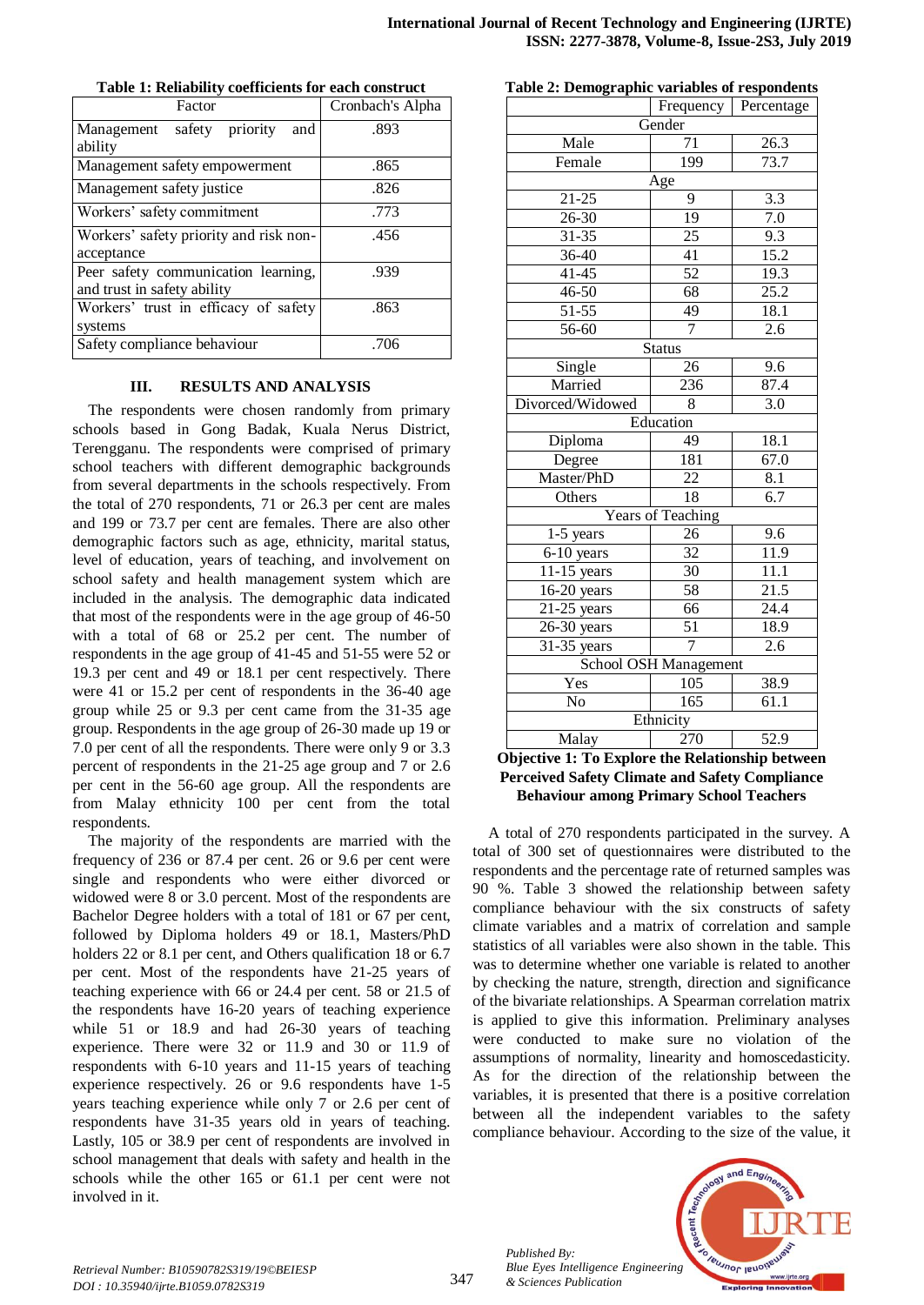#### **FACTORS INFLUENCING SAFETY BEHAVIOUR AMONG PRIMARY SCHOOL TEACHERS IN KUALA NERUS, MALAYSIA**

was revealed that there were relationship between variables and the strength of correlation of each variables are as follows; management safety priority and ability  $(r = 0.55)$ (moderate strength), management safety empowerment  $(r =$ 0.51) (moderate strength), management safety justice  $(r =$ 0.59), worker safety commitment (r= 0.47) (moderate strength), peer safety communication learning, and trust in safety ability ( $r = 0.68$ ) (moderate strength), workers' trust in efficacy of safety systems  $(r = 0.65)$  (moderate strength) is significant at 0.05 confidence level. This strongly indicated that there is a positive moderate correlation between the six variables to the safety compliance behaviour. Finally, the result findings of the study has indicated that worker safety commitment  $(r = 0.47)$ correlation is less related to safety compliance behaviour of the primary school teachers.

| Correlations           |                 |             |                |             |                 |           |            |
|------------------------|-----------------|-------------|----------------|-------------|-----------------|-----------|------------|
|                        | Management      | Management  | Management     | Workers'    | Peer safety     | Workers'  | Safety     |
|                        | safety priority | safety      | safety justice | safety      | communication   | trust in  | compliance |
|                        | and ability     | empowerment |                | commitment  | learning, and   | efficacy  | behaviour  |
|                        |                 |             |                |             | trust in safety | of safety |            |
|                        |                 |             |                |             | ability         | systems   |            |
| Management safety      | 1.000           |             |                |             |                 |           |            |
| priority and ability   |                 |             |                |             |                 |           |            |
| Management safety      | $.746**$        | 1.000       |                |             |                 |           |            |
| empowerment            |                 |             |                |             |                 |           |            |
| Management safety      | $.664**$        | $.696**$    | 1.000          |             |                 |           |            |
| justice                |                 |             |                |             |                 |           |            |
| Workers' safety        | $.500**$        | $.599***$   | $.536^{**}$    | 1.000       |                 |           |            |
| commitment             |                 |             |                |             |                 |           |            |
| peer safety            |                 |             |                |             |                 |           |            |
| communication          | $.570^{**}$     | $.498***$   | $.510^{**}$    | $.473**$    | 1.000           |           |            |
| learning, and trust in |                 |             |                |             |                 |           |            |
| safety ability         |                 |             |                |             |                 |           |            |
| Workers' trust in      |                 |             |                |             |                 |           |            |
| efficacy of safety     | $.547**$        | $.567**$    | $.569^{**}$    | $.640^{**}$ | $.719***$       | 1.000     |            |
| systems                |                 |             |                |             |                 |           |            |
| Safety compliance      | $.546**$        | $.514***$   | $.589**$       | $.472**$    | $.679**$        | $.650**$  | 1.000      |
| behaviour              |                 |             |                |             |                 |           |            |

### **Table 3: Safety climate and safety compliance behaviour**

**`**

\*\*Correlation is significant at the 0.01 level (2-tailed).

## **Objective 2: To Determine the Dominant Factors of Perceived Safety Climate Which Influence Safety Compliance Behaviour among Primary School Teachers**

The results are shown in the table labelled Model Summary (Table 4) under the heading R square and ANOVA (Table 5). These will tell how much of the variance in the dependent variable is explained by the model. The analysis indicates that 76.6 per cent or  $(R^2=$ .587) of the variance in safety compliance behaviour. This is quite a respectable result. Since the sample tends to be small, the Adjusted R Square value of (R2 - .578) in the output is to be used to give a better estimate of the true population. In this case, the six independent variables are reasonably strongly correlated (r = .77). In addition, statistical findings presented in Table 5 shows that the F value of 62.424 is significant at all the predictors/independent variables with (Sig.= .000).

**Table 4: Model summary**

| Model |         |        | Adjusted | Std. Error of |  |
|-------|---------|--------|----------|---------------|--|
|       |         | Square | R Square | the Estimate  |  |
|       | $766^a$ | .587   | .578     | .66551        |  |

a. Predictors: (Constant), workers' trust in efficacy of safety systems, management safety empowerment, workers' safety commitment, peer safety communication learning,

and trust in safety ability, management safety justice, management safety priority and ability

**Table 5: ANOVA**

|       | 1490 2. AU V II |         |     |        |        |                   |  |  |  |
|-------|-----------------|---------|-----|--------|--------|-------------------|--|--|--|
| Model |                 | Sum of  | df  | Mean   | F      | Sig.              |  |  |  |
|       |                 | Squares |     | Square |        |                   |  |  |  |
|       | Regression      | 165.889 | h   | 27.648 | 62.424 | .000 <sup>o</sup> |  |  |  |
|       | Residual        | 116.484 | 263 | .443   |        |                   |  |  |  |
|       | Total           | 282.373 | 269 |        |        |                   |  |  |  |

a. Dependent Variable: Safety compliance behaviour

b. Predictors: (Constant), workers' trust in efficacy of safety systems, management safety empowerment, workers' safety commitment, peer safety communication learning, and trust in safety ability, management safety justice, management safety priority and ability

In order to evaluate which of the variables included in this study contributed to the prediction of the dependent variable, the output box labelled Coefficients to be applied



*Published By:*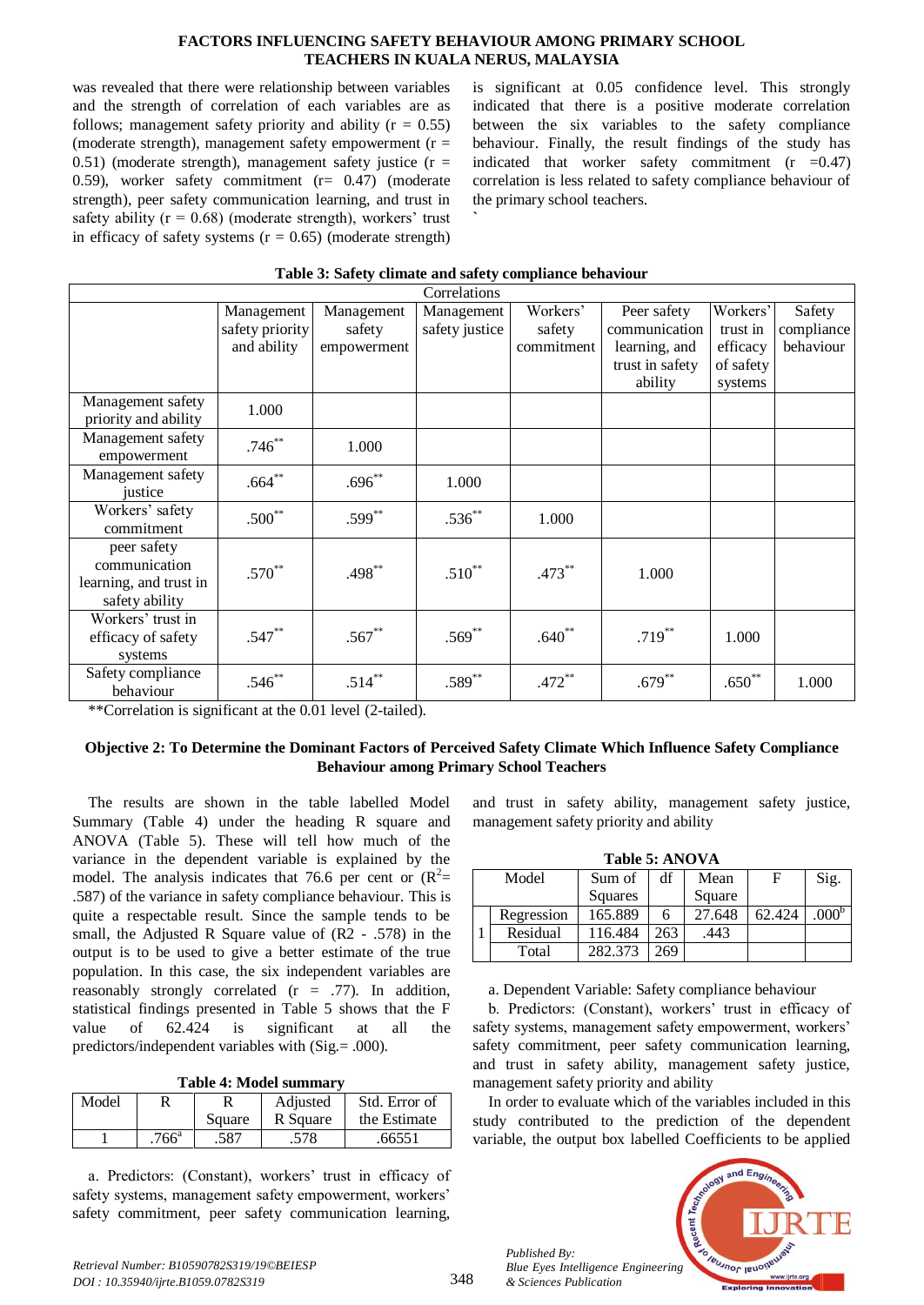in the column Beta under Standardised Coefficients in Table 6. The  $R^2$  of 0.578 implies that the six constructs of safety climate predictor variables explained about 58.7 % of the variance in the safety compliance behaviour, as shown in the Table 4. The Beta values indicated the largest beta coefficient is .365 (Sig.000), which is for peer safety communication learning, and trust in safety ability followed by the second highest beta .237 (Sig.001) of workers' trust in efficacy of safety systems, and third highest beta .212 (Sig.001) of management safety justice. This means peer safety communication learning, and trust in safety ability variable makes the strongest contribution to explain the

dependent variable. These three variables make the strongest unique contribution to explain the dependent variable. The three lowest beta values of .061 (Sig .350) for management safety priority and ability, .016 (Sig.777) for workers' safety commitment, and .003 (Sig.968) for management safety empowerment shows that they made the least contributions to the prediction of the dependent variable. Moreover, the R adjusted value when minus by  $R^2$  value resulting in 0.009; when converted into percentage, the output score 0.9 %. Since the value is less than 5%, it presents that this study could be generalized to other population and be tested in other sector [22].

| Model |                                                                    | Unstandardized |       | Standardized |       |      |
|-------|--------------------------------------------------------------------|----------------|-------|--------------|-------|------|
|       |                                                                    | Coefficients   |       | Coefficients |       |      |
|       |                                                                    | B              | Std.  | <b>Beta</b>  |       | Sig. |
|       |                                                                    |                | Error |              |       |      |
|       | (Constant)                                                         | 1.836          | .333  |              | 5.509 | .000 |
|       | management safety priority and ability                             | .057           | .061  | .061         | .936  | .350 |
|       | management safety empowerment                                      | .002           | .054  | .003         | .040  | .968 |
|       | management safety justice                                          | .174           | .052  | .212         | 3.331 | .001 |
|       | workers' safety commitment                                         | .012           | .044  | .016         | .283  | .777 |
|       | peer safety communication learning, and<br>trust in safety ability | .308           | .052  | .365         | 5.978 | .000 |
|       | workers' trust in efficacy of safety<br>systems                    | .187           | .057  | .237         | 3.310 | .001 |

**IV. TABLE 6: COEFFICIENTS**

**Dependent Variable: safety compliance behaviour**

#### **V. DISCUSSION**

The relationship between the independent variable and dependent variables was analysed using Spearman's correlation coefficients. It had explained the relationship between safety compliance behaviour and the six facets of safety climate predictor variables. The relationship between safety compliance behaviour and peer safety communication learning, and trust in safety ability was the highest linear score where  $r = 0.68$ . The second highest score is found in workers' trust in efficacy of safety systems where  $r = 0.65$ , followed by the management safety justice construct where  $r= 0.59$ , management safety priority and ability where  $r=$ 0.55, and management safety empowerment,  $r = 0.51$ . Finally, the relationship between safety compliance behaviour and worker safety commitment construct was the lowest correlation where  $r = 0.47$ , with significant at 0.05 confidence level. The results show that peer safety communication learning, and trust in safety ability was contributed significantly to the variance in safety compliance behaviour. The results also strongly indicated that there is a positive moderate correlation between the six variables to the safety compliance behaviour.

The result demonstrates that safety climate has explained the safety compliance behaviour of the teachers. The survey was carried out among 300 teachers and received 90 per cent returned rate. Three independent variables, peer safety communication learning, and trust in safety ability, workers' trust in efficacy of safety systems, and management safety justice influence significantly on safety compliance behaviour. On the other hand, management safety priority and ability and workers' safety commitment and management safety empowerment were least significantly related to safety compliance behavior among the teachers.

The proportion of the variance in the dependent variable is explained by the independent variables when these variables are entered into the regression analysis. The six perceived safety climate managed to explain significantly 58.7% of the variance in safety compliance behaviour. The factor peer safety communication learning, and trust in safety ability ( $\beta$ = .365, p<0.05), workers' trust in efficacy of safety systems ( $\beta$ = .237, p<0.05), and management safety justice (β = .212, p ≤ 0.05) was positively related to perceived safety compliance behaviour. There was no support, however, for factor management safety priority and ability ( $\beta$ =.061), management safety empowerment ( $\beta$ =.003), and worker safety commitment ( $\beta$ =.016) was unrelated to safety compliance behaviour.

A multiple regression was run to predict safety compliance behaviour from management safety priority and ability, management safety empowerment, management safety justice, workers' safety commitment, peer safety communication learning, and trust in safety ability, workers' trust in efficacy of safety systems. These variables statistically significantly predicted safety compliance behaviour,  $F(6, 263) = 62.42$ ,  $p < .05$ ,  $R^2 = .587$ . All six variables added statistically significantly to the prediction, *p*< .05.The results of the regression indicated that the model



*Published By:*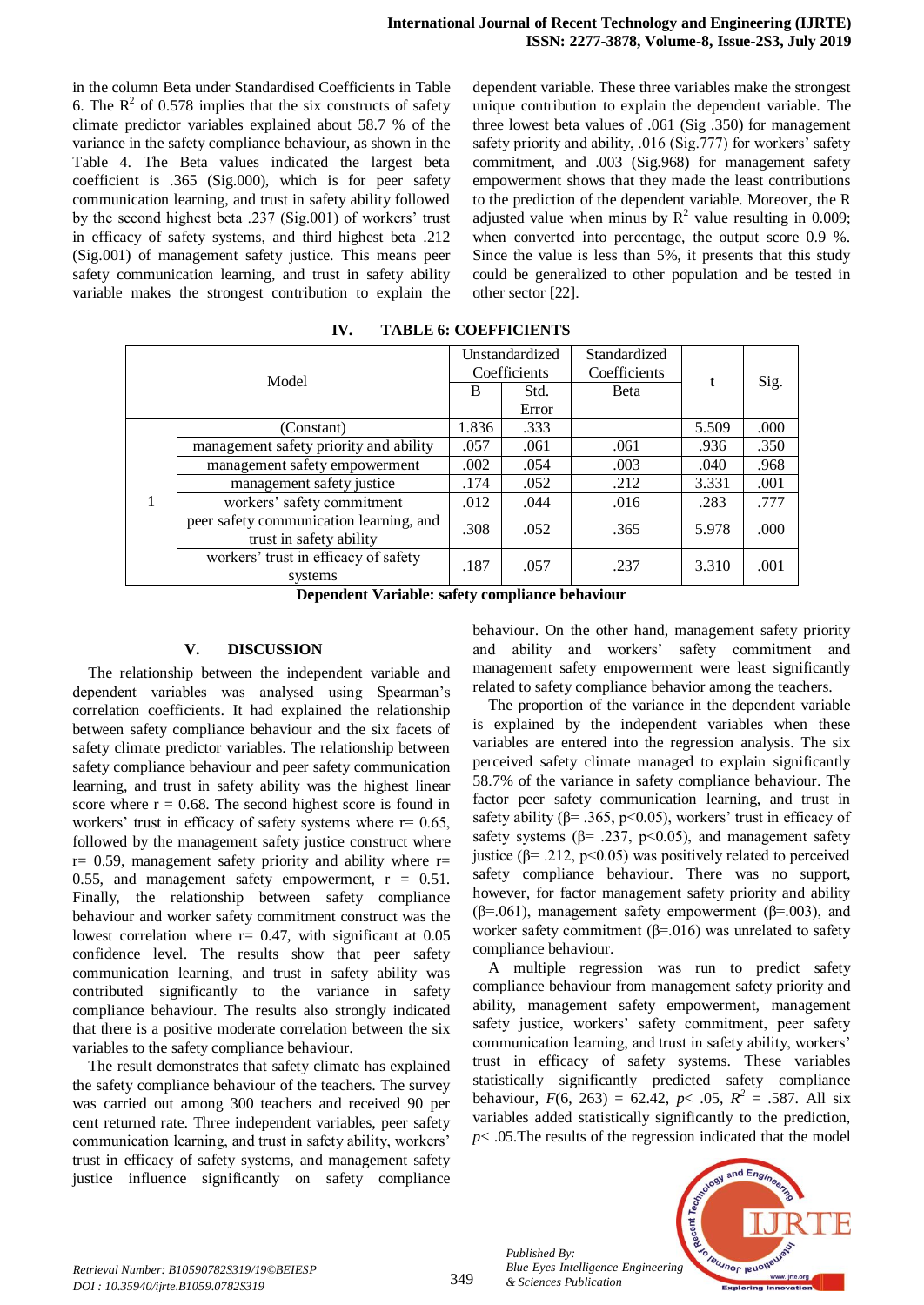#### **FACTORS INFLUENCING SAFETY BEHAVIOUR AMONG PRIMARY SCHOOL TEACHERS IN KUALA NERUS, MALAYSIA**

explained 58.7% of the variance and that the model was a significant predictor of safety compliance behaviour.

There is an abundant of literature in relation to the worker´s perceptions regarding workplace safety and health systems, which necessitates further studies employing standardized measures that allow analyses on the various organizational and context factors as a baseline for safety performance in diverse sectors and nations. To control the selection bias of respondents who were involved in the survey, a random a probability sampling method was used, hence making a loss adjustment; the use of the validated questionnaire allowed information bias to be reduced owing to the capacity of the instrument. These findings corroborates on how safety climate influences both overall safety conditions in organizations behaviours. Some safebehaviour models such as Dejoy's [23] sequential model of self-protective behaviour, theories that safety climate is among the supports of motivation for prompting the adoption of, and compliance to, safe behaviours.

## **VI. CONCLUSION**

It is always not keep in mind that teachers are not exposed or sustained serious risk in their profession. Adaption of safety climate measures enable us to gain insight into the occupational hazards and risks that teachers could be exposed to, especially voice disorders which is the most prevalent health problem among those who use voice as a tool in their occupation. It also plays a role in contributing to a holistic view of a safe and healthy school climate. Therefore, the influence of safety climate on safety behaviour among primary schools teachers is examined. The result findings had demonstrated that safety behaviours of the teachers were highly influenced by peer safety communication learning, and trust in safety ability followed by workers' trust in efficacy of safety systems, and management safety justice held in the schools.

According to the study objectives, the NOSACQ-50 was utilised to assess the influence of safety climate on the safety behaviour according to the perceptions of teachers based on six dimensions, which are management safety priority and ability, management safety empowerment, management safety justice, workers' safety commitment, peer safety communication learning, and trust in safety ability, workers' trust in efficacy of safety systems and the safety compliance behaviour. The questionnaire survey gave evidence of convergent and discriminant reliability for safety behaviour constructs, similar to past findings [24]. A positive significant relationship was identified between peer safety communication learning, and trust in safety ability, workers' trust in efficacy of safety systems, and management safety justice and on safety behaviour indicating that creating the necessary workplace safety and health awareness among teachers will improves teachers' safety behaviour. On the other hand, the least significant variables are management safety priority and ability, workers' safety commitment, and management safety empowerment shown those constructs has less influence to enhance safety behaviour.

Hazards and risks in the school environment can lead to exorbitant cost in rectifying damages and personal lost. Hence, the risk of incidents and accidents from occurring

due to these threats must be reduced. Paramount effort has been given to come up with many human factors related studies which the findings are widely available to support and enhance safety, and at the same time providing guidelines in reducing hazards exposure to human. An appropriate safety management system or approaches for handling risks in schools are important to safe operation in the organisation. This could be further expanded into the topic of behavioural safety approach. Critical issues may be attributed to system failure for controlling and managing safety in order to come out with useful mediums which eventually turn or lead safety objectives and programs to desired or ideal outcomes, rather than within the commitment of school personnel. With the dynamic nature of teaching nowadays, safety has to be of an importance in the schools. Keeping our schools safe must be ingrained culture as ensuring our schools safe is part of the holistic approach to ensure the success of education in this country and towards a positive school climate that helps in the development of future generations.

## **VII. ACKNOWLEDGMENT**

The author would like to thank Mr. Sazali, the Head of Science Department from Institut Perguruan Kampus Dato Razali, Kuala Nerus, Terengganu in aiding the distribution process of questionnaires to primary schools teachers involved in the study.

### **REFERENCES**

- 1. R. I. Díaz, and D. D. Cabrera, "Safety climate and attitude as evaluation measures of organizational safety," Accident Analysis and Prevention, 29(5), 1997, pp. 643- 650.
- 2. T. Rundmo, "Safety climate, attitudes and risk perception in Norsk Hydro," Safety Science, 34(1-3), 2000, pp. 47- 59.
- 3. U. Varonen, and M. Mattila, "The safety climate and its relationship to safety practices, safety of the work environment and occupational accidents in eight wood-<br>processing companies," Accident Analysis and processing companies," Accident Analysis and Prevention, 32(6), 2000, pp. 761-769.
- 4. H. S. Shannon, V. Walters, W. Lewchuk, J. Richardson, L. A. Moran, T. Haines, and D. Verma, "Workplace organizational correlates of lost‐time accident rates in manufacturing," American Journal of ndustrial Medicine, 29(3), 1996, pp. 258-268.
- 5. E. Anderson, P. M. McGovern, L. Kochevar, D. Vesley, and R. Gershon, "Testing the reliability and validity of a measure of safety climate," Journal for Healthcare Quality, 22(2), 2000, pp. 19-24.
- 6. B. O. Alli, Fundamental principles of occupational health and safety. Geneva: International Labour Organization, 2008.
- 7. G. Bryce, and P. Manga, "The effectiveness of health and safety committees," Relations Industrielles/Industrial Relations, 40(2), 1985, pp. 257-283.
- 8. D. Parker, M. Lawrie, and P. Hudson, "A framework for understanding the development of organisational safety culture," Safety Science, 44(6), 2006, pp. 551-562.
- 9. A. Cheyne, S. Cox, A. Oliver, and J. M. Tomás, "Modelling safety climate in the prediction of levels of



*Retrieval Number: B10590782S319/19©BEIESP DOI : 10.35940/ijrte.B1059.0782S319*

*Published By:*